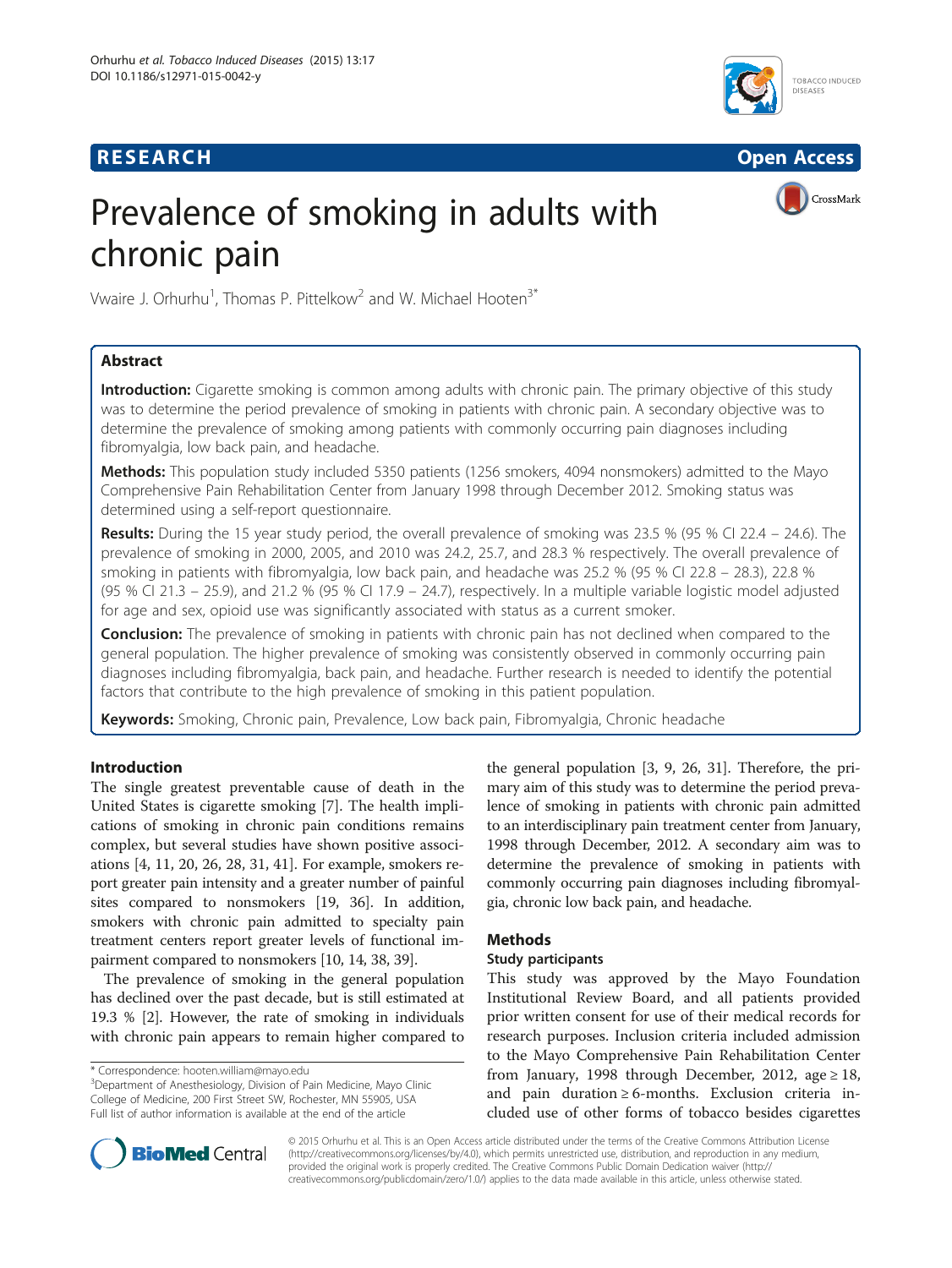including oral tobacco, cigars, or pipe. Patients who did not indicate smoking status were excluded from study participation. During this time period, 5617 patients with chronic pain were admitted to the pain treatment center; 267 patients (4.9 %) were excluded from study participation due to use of other forms of tobacco and missing data. The population study was comprised of 5350 individuals (1256 smokers, 4094 nonsmokers).

## Study setting

The study setting was a 3-week, outpatient pain rehabilitation program. Descriptions of this treatment setting have been previously reported [[14, 17](#page-4-0), [18](#page-4-0)]. In brief, the primary goal of treatment is restoration of physical and emotional functioning. A cognitive-behavioral model serves as the basis for treatment. Patients referred for this type of therapy have generally received medical and surgical care for chronic pain, and experienced incomplete symptomatic relief from conventional treatments including pharmacologic trials, physical therapy, interventional pain procedures, and surgery. Multidisciplinary pain treatment differs from independently prescribed outpatient physical therapy, occupational therapy, and cognitive-behavioral therapy in that patients are involved in all these treatment modalities concurrently on a daily basis throughout the treatment period. Admissions to the rehabilitation program occur on a revolving basis and patients attend 8 h daily for 15 consecutive working days. During the course of treatment, patients are involved in daily physical reconditioning, biofeedback and relaxation training, stress management, chemical health education, activity moderation, and elimination of pain behaviors. Patients are also involved in daily cognitive– behavioral group educational sessions where the aforementioned aspects of pain rehabilitation are addressed.

#### Smoking status

Smoking status was assessed upon admission to the pain treatment center using a self-report questionnaire as previously described [\[14, 17\]](#page-4-0). Incomplete data were available to categorize never smokers and former smokers into separate groups; therefore, patients identified as either never or former smokers were categorized as nonsmokers. Patients who reported smoking cigarettes upon admission were categorized as smokers.

## Pain diagnosis and pain duration

Upon admission, the primary anatomical site of chronic pain or underlying pain condition (i.e., fibromyalgia) was identified and used as the primary pain diagnosis. This approach for identifying the primary pain diagnosis has been extensively used in our pain treatment program [[14, 17](#page-4-0), [18](#page-4-0)]. In addition, the duration of chronic pain was assessed upon admission by self-report and review of the medical record. This method of assessing pain duration has been used extensively in our pain treatment program [[14, 17, 18](#page-4-0)].

#### Statistical analyses

The summary statistics for continuous data were reported as an average (± standard deviation; SD), and categorical data were reported as a number (percent). The demographics and clinical characteristics (age, sex, ethnicity, place of residence, pain diagnosis, pain duration) were summarized for smokers and nonsmokers. The comparison between smokers and nonsmokers was made using chi-squared test for categorical variables and univariate analysis of variance for continuous variables. The proportion of smokers and nonsmokers in the year 2000 was compared to the proportion of smokers and nonsmokers in 2005 and 2010 using chisquared tests. Multiple variable logistic regression analysis was used to assess the potential associations between smoking status (dependent variable) and opioid use (independent variable) in a model adjusted for age and sex. Similarly, multiple variable logistic regression analysis was used to assess the potential associations between smoking status and ethnicity in a model adjusted for age and sex. For purposes of this particular analysis, the Hispanic and African American groups were combined and the "undisclosed" ethnic group was omitted. Two-sided tests were used in all analyses, and the level of significance for all statistical tests was set at  $P < 0.05$ . All analyses were completed using JMP version 9.0.1 (SAS Institute, Cary, NC).

## Results

#### Demographic and clinical characteristics

The population study  $(n = 5350)$  was comprised of 1256 smokers and 4094 nonsmokers. The total number of women was 3812 and the total number of men was 1538 (Table [1\)](#page-2-0). The majority of patients were married Caucasian women living outside the state of Minnesota. A greater proportion of nonsmokers were currently employed; otherwise, no significant differences in demographic or clinical characteristics based on smoking status were identified.

#### Prevalence of smoking in adults with chronic pain

During the 15 year study period, the overall prevalence of smoking was 23.5 % (95 % CI 22.4 – 24.6). The yearly trend for smoking prevalence ranged from 19.9 to 28.3 % (95 % CI 24.2 – 32.7) (Fig. [1\)](#page-3-0). During the 15 year study period, the prevalence of smoking among Hispanics and African Americans was 26.8 % (95 % CI 15.2 – 38.4) and 19.6 (95 % CI 11.7 – 27.5), respectively. No significant differences in smoking prevalence were observed when smoking status was based on sex and stratified by age (Table [2](#page-3-0)). Within 5-year intervals starting in 2000, the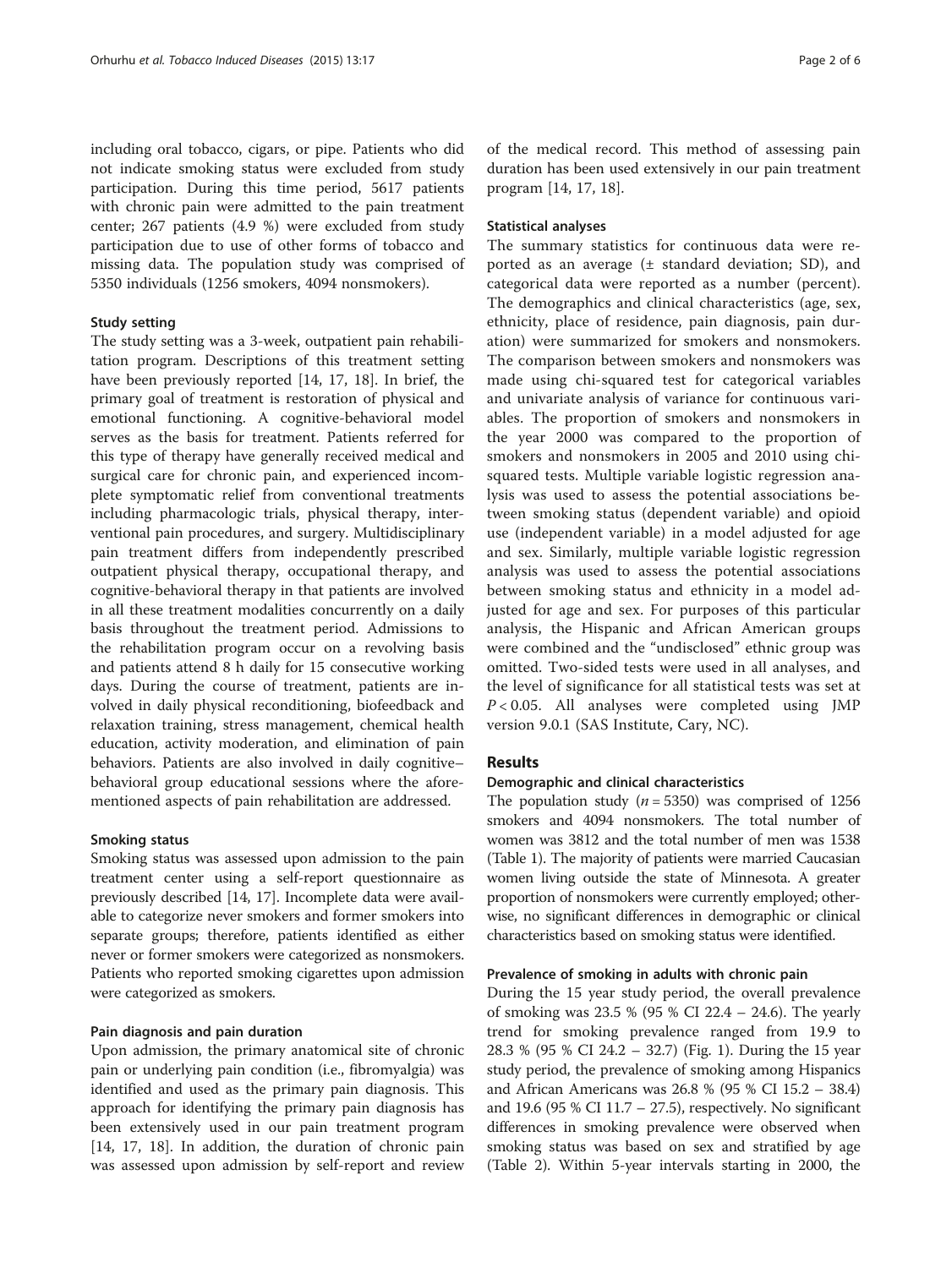| Characteristics      | Smokers         | Nonsmokers      | $P$ value* |
|----------------------|-----------------|-----------------|------------|
|                      | $(n = 1256)$    | $(n = 4094)$    |            |
| Age (mean $\pm$ SD)  | $46.3 \pm 13.9$ | $45.9 \pm 13.5$ | 0.315      |
| Sex (n, %)           |                 |                 | 0.256      |
| Male                 | 377 (30)        | 1161 (28)       |            |
| Female               | 879 (70)        | 2933 (72)       |            |
| Ethnicity            |                 |                 | 0.625      |
| Caucasian            | 1072 (85.4)     | 3517 (86.0)     |            |
| Hispanic             | 15(1.2)         | 41 (1.0)        |            |
| African American     | 19(1.5)         | 78 (1.9)        |            |
| Undisclosed          | 150 (11.9)      | 458 (11.1)      |            |
| Marital status       |                 |                 | 0.743      |
| Married              | 786 (63.6)      | 2546 (63)       |            |
| Single/Divorce       | 449 (36.4)      | 1487 (39)       |            |
| Residence            |                 |                 | 0.705      |
| Minnesota            | 503 (40.1)      | 1663 (40.7)     |            |
| Non Minnesota        | 752 (59.9)      | 2425 (59.3)     |            |
| Years of education   | $14.9 \pm 8.4$  | $14.5 \pm 3.0$  | 0.918      |
| Currently employed   | 196 (15.6)      | 743 (18.1)      | 0.042      |
| Pain duration, years | $9.7 \pm 10.2$  | $9.8 + 10.6$    | 0.763      |
| Primary pain site    |                 |                 | 0.738      |
| Fibromyalgia         | 239 (19.0)      | 700 (17.1)      |            |
| Low back             | 317 (25.2)      | 1030 (25.2)     |            |
| Headache             | 117(9.3)        | 438 (10.7)      |            |
| Generalized          | 132 (10.5)      | 439 (10.7)      |            |
| Abdominal            | 97(7.7)         | 315(7.7)        |            |
| Neck                 | 92(7.3)         | 269(6.6)        |            |
| Lower extremity      | 92 (7.3)        | 326 (8.0)       |            |
| Face                 | 30(2.4)         | 122(3.0)        |            |
| Upper extremity      | 63 (5.0)        | 213 (5.2)       |            |
| Other                | 77 (6.2)        | 242 (5.9)       |            |

<span id="page-2-0"></span>Table 1 Baseline demographic and clinical characteristics of smokers and nonsmokers

\*Chi-square for categorical variable, univariate analysis of variance for continuous variable

prevalence of smoking fluctuated but a trend towards increased rates was observed starting in the year 2000 (24.2 %) and extending through 2005 (25.7 %) and 2010 (28.3 %) (Fig. [1](#page-3-0)). However, no significant difference was observed in the proportion of patients who smoked in the year 2000 compared to 2005 ( $P > 0.1$ ). Similarly, no significant difference was observed in the proportion of patients who smoked in the year 2000 compared to 2010 ( $P > 0.1$ ).

#### Prevalence of smoking in diagnostic subgroups

During the 15 year study period, the overall prevalence of smoking in patients with fibromyalgia, low back pain, and headache was 25.2 % (95 % CI 22.8 – 28.3), 22.8 % (95 % CI 21.3 – 25.9), and 21.2 % (95 % CI 17.9 – 24.7), respectively.

## Associations between smoking status, opioid use, and ethnicity

In a logistic regression model adjusted for age and sex, opioid use was significantly associated with status as a current smoker (odds ratio = 1.4, 95 % CI 1.2 to 1.6,  $P = \langle .001 \rangle$ . In a logistic regression model adjusted for age and sex, no significant association was found between ethnicity and smoking status (odds ratio = 1.0, 95 % CI .99 – 1.1,  $P = .704$ ).

## Discussion

The period prevalence of smoking in this group of patients with chronic pain admitted to an outpatient pain rehabilitation program over a 15-year period was 23.5 %. No significant differences in the prevalence of smoking was observed among subgroups of patients diagnosed with fibromyalgia, low back pain, or headache. However, a significant association was observed between opioid use and status as a current smoker in a multiple variable regression model adjusted for age and sex.

The prevalence of smoking in the general population in 2000, 2005, and 2010 was 23.3, 20.9, and 19.3 %, respectively [\[2](#page-4-0), [6\]](#page-4-0). For the same time periods, the prevalence of smoking in our sample of adults with chronic pain was 24.2, 25.7, and 28.3 %, respectively. Although fluctuations in the prevalence of smoking occurred during the time period of the study, the increasing trend observed in our study compared to the decreasing trend in the general population could be due, in part, to clinical characteristics unique to patients with chronic pain including concomitant use of opioids. In the current study, opioid use was significantly associated with status as a current smoker. This is an important because we have previously reported that smokers were more likely to use opioids compared to former and never smokers [[15](#page-4-0), [16\]](#page-4-0). In addition, smokers were more likely to consume greater quantities of opioids due, in part, to use of greater dosages by men [\[15\]](#page-4-0). The association between smoking and opioid dose occurred independent of key demographic and clinical characteristics including age, marital status, years of education, employment status, pain duration, and pain severity [[13](#page-4-0), [16\]](#page-4-0). Previous studies also suggest that it may be more difficult for smokers receiving long-term opioid therapy to quit smoking [[14](#page-4-0), [17, 18](#page-4-0)]. These clinical observations are supported by preclinical studies that suggest the antinociceptive effects of nicotine and morphine are linked, and that morphine-related antinociception is influenced by activation of supraspinal nicotinic acetylcholine receptors [\[30](#page-5-0), [33](#page-5-0), [34\]](#page-5-0).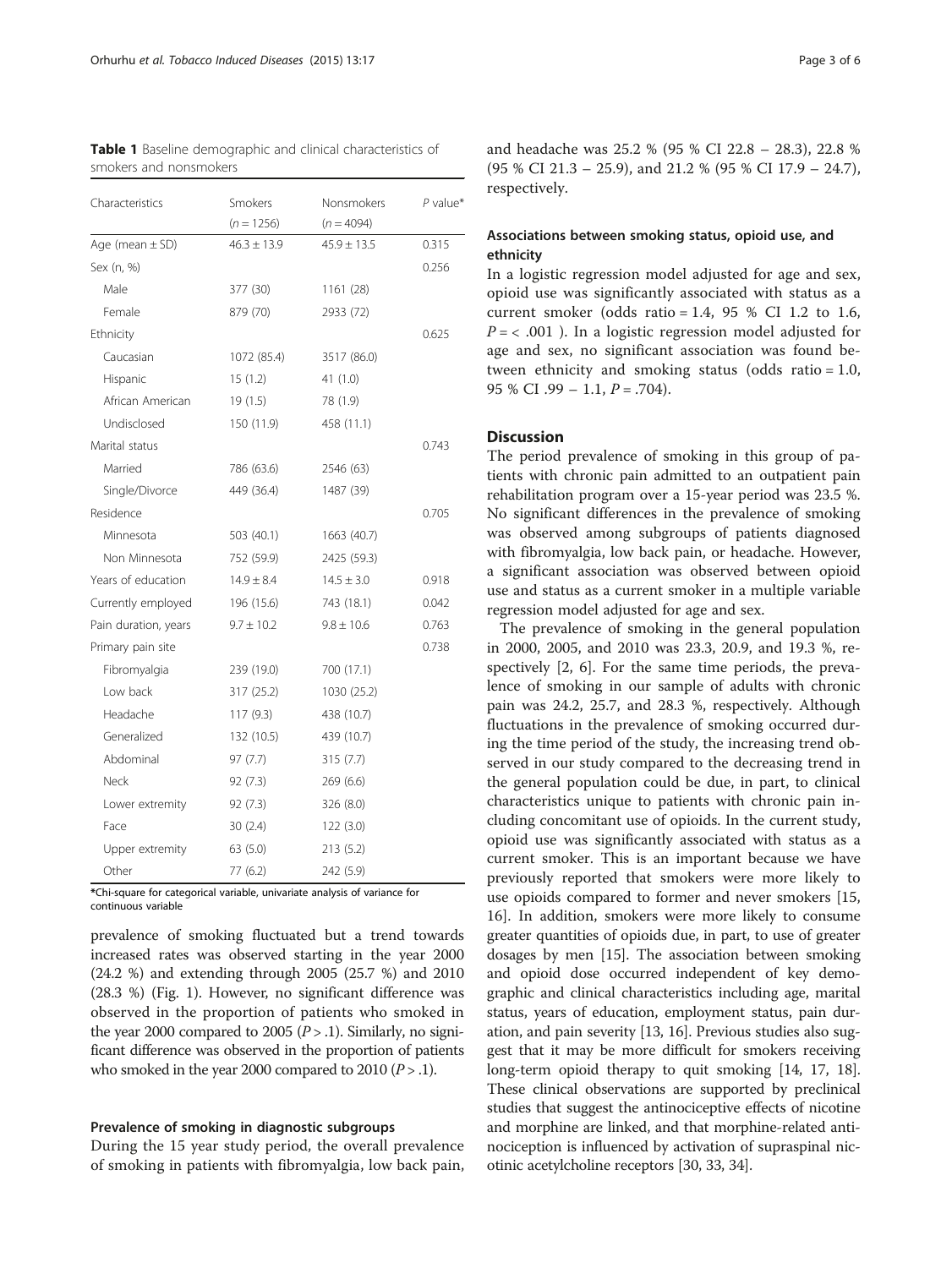<span id="page-3-0"></span>

Although no significant association was found between ethnicity and smoking status in our study, the prevalence of smoking among Hispanic and African Americans was mixed when compared to the general population. For example, in the general population the prevalence of smoking among Hispanics in 2000, 2005 and 2010 was 18.6, 16.2, and 12.5 %, respectively [[6, 7\]](#page-4-0). During the 15 year time period of our study, the prevalence of smoking among Hispanic adults with chronic pain was 26.8 % which was higher compared to the general population. Conversely, in the general population the prevalence of smoking among African Americans in 2000, 2005, and 2010 was 23.2, 21.5, 18.1 %, respectively [[6, 7](#page-4-0)]. During the 15 year time period of our study, the prevalence of smoking among African Americans was 19.6 %. In previous studies from our pain treatment center, the prevalence of smoking among a small group of Hispanic  $(n = 26)$  and African American ( $n = 22$ ) adults with chronic pain was 11.5 and 31.8 %, respectively [[13](#page-4-0), [15](#page-4-0), [16\]](#page-4-0). These mixed data derived from small samples suggest that larger ongoing studies are needed to further investigate the prevalence of smoking among Hispanic and African Americans with chronic pain.

The three most commonly occurring pain diagnoses in our study sample were fibromyalgia, low back pain, and chronic headache, and the observed prevalence of smoking among patients in these diagnostic groups extends and confirms the observations of previous studies. The prevalence of smoking among patients with fibromyalgia during the 15 year study period was 25.2 %. In previous studies, the prevalence of smoking among patients with fibromyalgia ranged from 9.8 to 25.5 % [\[23, 25](#page-5-0), [27](#page-5-0), [39](#page-5-0), [40](#page-5-0)]. Greater impairments in pain-related functioning were observed among patients with fibromyalgia who smoke [\[39\]](#page-5-0). Patients in our study were admitted to a 3-week outpatient pain rehabilitation program that specifically treated individuals with pain-related impairments in functioning which could partly explain the high prevalence of smoking in our patients with fibromyalgia. Smoking is widely recognized to be a risk factor for chronic low back pain [[21, 32\]](#page-5-0). In previous studies, the prevalence of smoking in this patient population ranged from 16 % to as high as 40 % [\[5,](#page-4-0) [22](#page-5-0), [24](#page-5-0), [36](#page-5-0)]. The prevalence of smoking during the 15 year study period in our group of patients with low back pain (22.8 %) was consistent with these previously reported observations. Finally, the prevalence of smoking among patients with chronic headache, including migraine, ranged from 3 % to as high as 25 to 28 % in previous studies [\[1](#page-4-0), [8](#page-4-0), [29, 35](#page-5-0)]. During the 15 year study period, our observed prevalence of 21.2 % was consistent with these previous reports, but direct comparisons are limited by

Table 2 Prevalence of smoking based on sex and stratified by age

| Characteristics | Prevalence (95 % Cl*) | Prevalence (95 % CI) | Prevalence (95 % CI) |
|-----------------|-----------------------|----------------------|----------------------|
|                 | Men $(n = 1538)$      | Women $(n = 3812)$   | Total $(n = 5350)$   |
| Overall         | 24.5 (22.4 - 26.7)    | 23.1 (21.7-24.4)     | $23.5(22.4 - 24.6)$  |
| Age group (yrs) |                       |                      |                      |
| $18 - 24$       | $22.2(14.0-33.1)$     | 26.2 (20.9 - 32.3)   | $25.2(20.8 - 30.2)$  |
| $25 - 44$       | $25.5(22.1-29.3)$     | $22.2(20.2 - 24.4)$  | 23.1 (21.4–24.9)     |
| $45 - 64$       | $23.2(20.2 - 26.5)$   | 22.8 (20.9-25.0)     | $23.0(21.3 - 24.7)$  |
| $\geq 65$       | $28.1(21.3 - 36.0)$   | $25.3(21.1-29.9)$    | $26.0(22.5-29.9)$    |

\*CI = confidence interval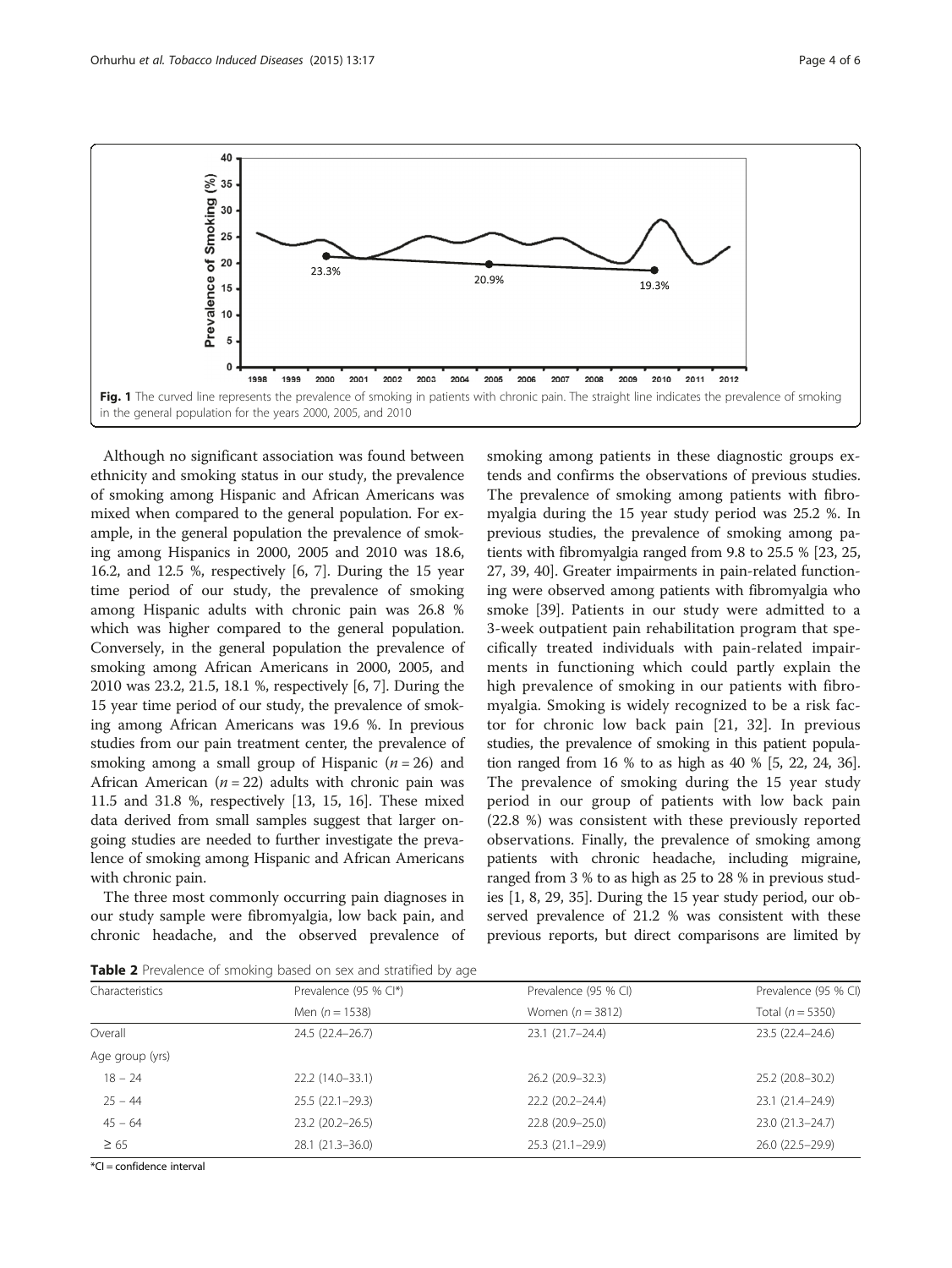<span id="page-4-0"></span>the diagnostic heterogeneity that exists among our headache patients.

This study has limitations. First, the majority of study participants were Caucasian women residing in the United States, and all study participants were specifically referred for pain rehabilitation at a tertiary medical center. This is consistent with the referral pattern of our pain treatment program [12, 15], but it could limit the generalization of the study findings to other populations of adults with chronic pain. However, the clinical characteristics of patients admitted to the pain program were comparable to those of a random sample of community adults with chronic pain derived from the catchment area of our medical center [[37](#page-5-0)]. Second, patients were assigned to 1 of 10 broadly defined diagnostic groups upon admission to the pain rehabilitation program, but the specific subtype of pain (e.g., neuropathic, nociceptive) was not assessed. This could have influenced the prevalence of smoking in the defined diagnostic subgroups. Third, never smokers and former smokers were categorized as nonsmokers. We have previously reported that significant differences exist between never and former smokers with chronic pain. More specifically, former smokers were older, reported longer pain duration, and were more likely to use daily prescription opioids compared never smokers [13, 15, 16]. The categorization of never and former smokers as nonsmokers could explain the absence of significant group differences in the baseline demographic and clinical characteristics between smokers and nonsmokers as reported herein. Fourth, the number of cigarettes smoked daily was not assessed. However, we have previously reported that smokers admitted to our pain treatment program consume 14 to 18 cigarettes daily [15–17].

In summary, the prevalence of smoking in patients with chronic pain has not declined when compared to the general population. The high prevalence of smoking was consistently observed in commonly occurring pain diagnoses including fibromyalgia, back pain, and headache. The high prevalence of smoking among patients with chronic pain could be related, in part, to unique factors that exist in this patient population including concurrent opioid use.

#### Competing interests

The authors declare that they have no competing interests.

#### Authors' contributions

VJO, TPT, and WMH designed the study. VJO and WMH performed the data analysis. VJO, TPT, and WMH wrote the manuscript. All authors critically revised the manuscript and approved the final form of the manuscript. All authors read and approved the final manuscript.

#### Acknowledgements

The research was conducted at the Mayo Pain Rehabilitation Center and the Translational Research Unit for Chronic and Acute Pain, Department of Anesthesiology, Mayo Clinic, Rochester, MN 55905, USA.

#### Author details

<sup>1</sup>Mayo Clinic College of Medicine, Rochester, MN 55905, USA. <sup>2</sup>Department of Anesthesiology, Division of Pain Medicine, Mayo Graduate School of Medicine, Rochester, MN 55902, USA. <sup>3</sup>Department of Anesthesiology Division of Pain Medicine, Mayo Clinic College of Medicine, 200 First Street SW, Rochester, MN 55905, USA.

#### Received: 24 December 2014 Accepted: 8 July 2015 Published online: 17 July 2015

#### References

- 1. Aamodt AH, Stovner LJ, Hagen K, Brathen G, Zwart J. Headache prevalence related to smoking and alcohol use. The Head-HUNT Study. Eur J Neurol. 2006;13:1233–8.
- 2. Agaku IT, King BA, Dube SR. Current cigarette smoking among adults - United States, 2005-2012. MMWR Morb Mortal Wkly Rep. 2014;63:29–34.
- 3. Alkherayf F, Agbi C. Cigarette smoking and chronic low back pain in the adult population. Clin Invest Med. 2009;32:E360–7.
- 4. Andersson H, Ejlertsson G, Leden I. Widespread musculoskeletal chronic pain associated with smoking. An epidemiological study in a general rural population. Scand J Rehabil Med. 1998;30:185–91.
- 5. Bjorck-van Dijken C, Fjellman-Wiklund A, Hildingsson C. Low back pain, lifestyle factors and physical activity: a population based-study. J Rehabil Med. 2008;40:864–9.
- 6. Centers for Disease Control and Prevention (CDC). Cigarette smoking among adults–United States, 2000. MMWR Morb Mortal Wkly Rep. 2002;51:642–5.
- 7. Centers for Disease Control and Prevention (CDC). Vital signs: current cigarette smoking among adults aged >/=18 years–United States, 2005-2010. MMWR Morb Mortal Wkly Rep. 2011;60:1207–12.
- 8. Fernandez-de-Las-Penas C, Hernandez-Barrera V, Carrasco-Garrido P, Alonso-Blanco C, Palacios-Cena D, Jimenez-Sanchez S, et al. Population-based study of migraine in Spanish adults: relation to socio-demographic factors, lifestyle and co-morbidity with other conditions. J Headache Pain. 2010;11:97–104.
- 9. Fishbain DA, Lewis JE, Bruns D, Meyer LJ, Gao J, Disorbio JM. The prevalence of smokers within chronic pain patients and highest pain levels versus comparison groups. Pain Med. 2012;14:403–16.
- 10. Goesling J, Brummett CM, Hassett AL. Cigarette smoking and pain: depressive symptoms mediate smoking-related pain symptoms. Pain. 2012;153:1749–54.
- 11. Hestbaek L, Leboeuf-Yde C, Kyvik KO. Are lifestyle-factors in adolescence predictors for adult low back pain? A cross-sectional and prospective study of young twins. BMC Musculoskelet Disord. 2006;7:27.
- 12. Hooten WM, Knight-Brown M, Townsend CO, Laures HJ. Clinical outcomes of multidisciplinary pain rehabilitation among african american compared with caucasian patients with chronic pain. Pain Med. 2012;13:1499–508.
- 13. Hooten WM, Shi Y, Gazelka HM, Warner DO. The effects of depression and smoking on pain severity and opioid use in patients with chronic pain. Pain. 2010;152:223–9.
- 14. Hooten WM, Townsend CO, Bruce BK, Schmidt JE, Kerkvliet JL, Patten CA, et al. Effects of smoking status on immediate treatment outcomes of multidisciplinary pain rehabilitation. Pain Med. 2009;10:347–55.
- 15. Hooten WM, Townsend CO, Bruce BK, Shi Y, Warner DO. Sex differences in characteristics of smokers with chronic pain undergoing multidisciplinary pain rehabilitation. Pain Med. 2009;10:1416–25.
- 16. Hooten WM, Townsend CO, Bruce BK, Warner DO. The effects of smoking status on opioid tapering among patients with chronic pain. Anesth Analg. 2009;108:308–15.
- 17. Hooten WM, Townsend CO, Hays JT, Ebnet KL, Gauvin TR, Gehin JM, et al. A cognitive behavioral smoking abstinence intervention for adults with chronic pain: a randomized controlled pilot trial. Addict Behav. 2013;39:593–9.
- 18. Hooten WM, Vickers KS, Shi Y, Ebnet KL, Townsend CO, Patten CA, et al. Smoking cessation and chronic pain: patient and pain medicine physician attitudes. Pain Pract. 2011;11:552–63.
- 19. John U, Hanke M, Meyer C, Volzke H, Baumeister SE, Alte D. Tobacco smoking in relation to pain in a national general population survey. Prev Med. 2006;43:477–81.